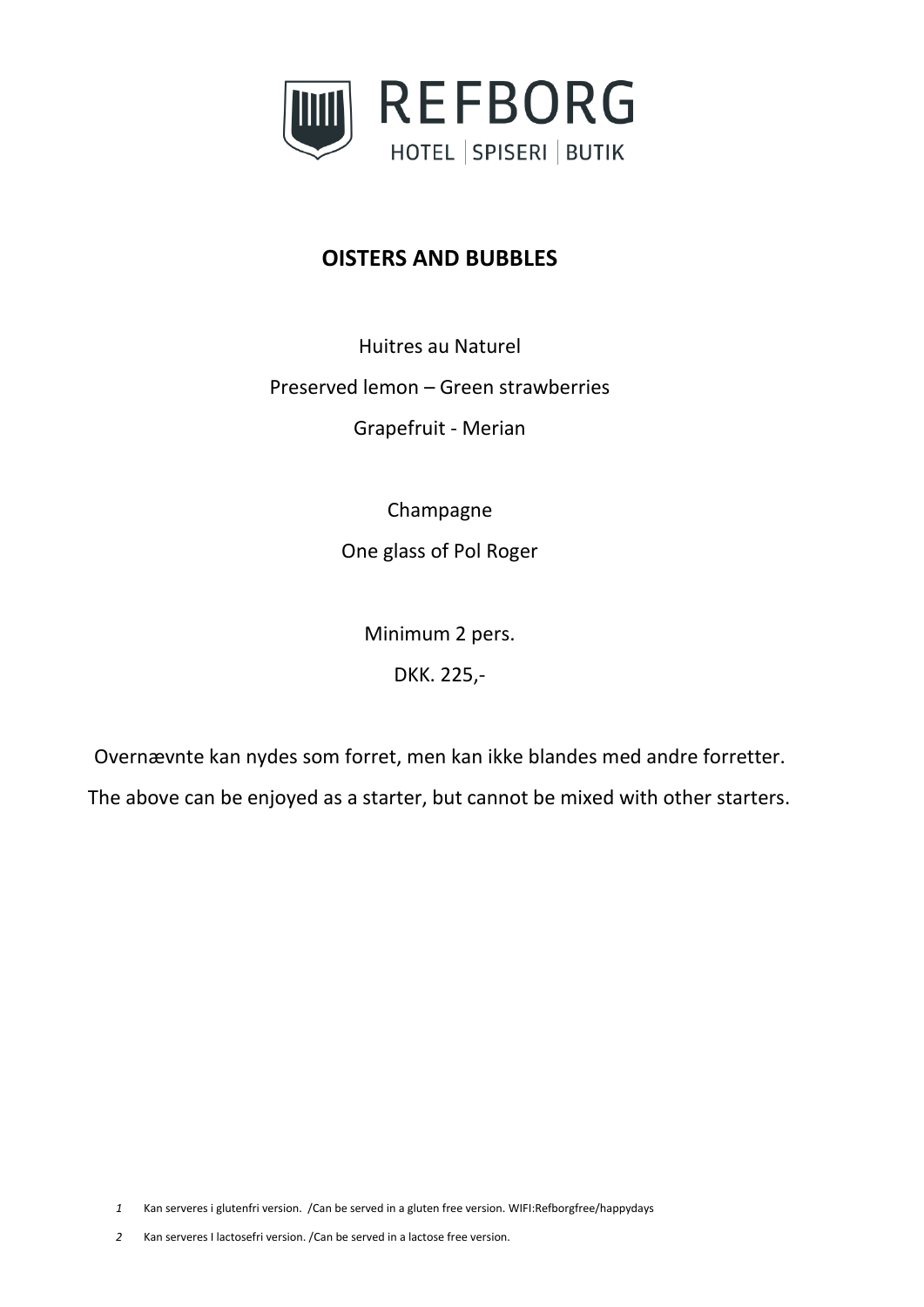

# **STARTERS**

## *THE TUNA 1+2*

Marineret tun – Infuseret vandmelon – Sesam mayo – Bonito crumble.

Marinated tuna – Compressed watermelon – Sesam mayo – Bonito crumble.

**DKK 128,-**

# *THE VITELLO TONATTO <sup>1</sup>*

Rosa vitello Tonatto – Kapers vinaigrette – Rucola – Tun creme.

Rosa vitello Tonatto – Capers vinaigrette – Rucola – Tuna cream.

**DKK 128,-**

#### *THE ASPARAGUS 1+2*

Gratineret hvide og grønne asparges – Asparges hollandaise – Løgkarse pesto – Havgus ost – Maltjord.

Gratinated white and green asparagus – Asparagus hollandaise – onion cress pesto – Havgus cheese – Malt dust.

#### **DKK 135,-**

#### *THE TOMATO <sup>1</sup>*

Marinerede tomater – Burrata – Konserverede citroner – Tomat crumble – Balsamicoeddike – frisk Basilikum – Figner.

Marinated tomatoes – Burrata – Preserved lemons – Tomato crumble – Balsamic vinegar – Basil – Figs.

#### **DKK 125,-**

- *1* Kan serveres i glutenfri version. /Can be served in a gluten free version. WIFI:Refborgfree/happydays
- *2* Kan serveres I lactosefri version. /Can be served in a lactose free version.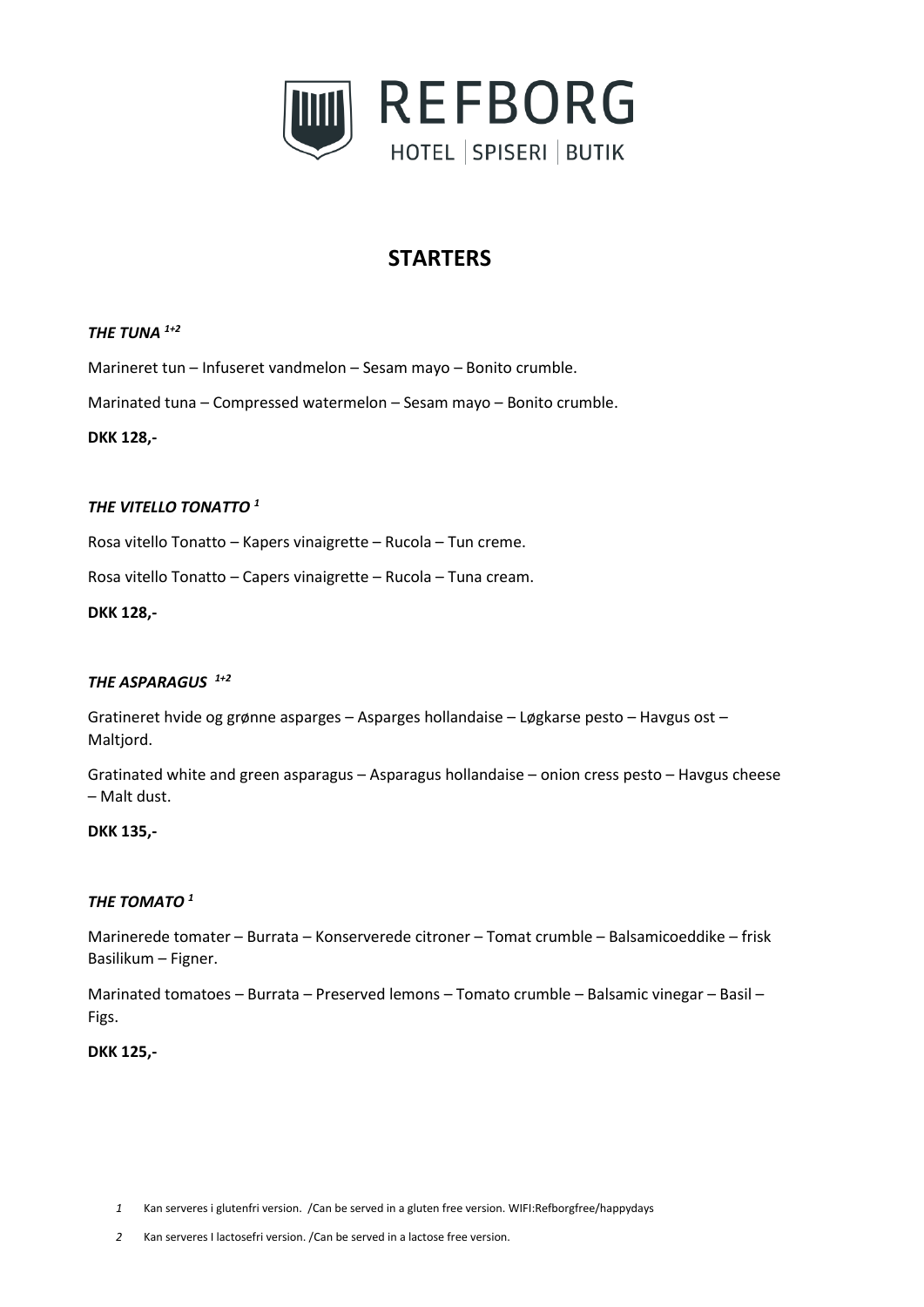

# **MAIN COURSES**

#### *THE STEAK 1+2*

Ribeye steak – Pommes frites - Sauce bearnaise – Asparges – Broccolini – Bøgehatte.

Ribeye steak - Pommes frites – Sauce bearnaise – Asparagus – Broccolini – Brown beech mushrooms.

#### **DKK 358,-**

#### **THE CHICKEN <sup>1</sup>**

Kyllingebryst – Ærtefrikassé – Nye kartofler – sommer grøntsager – Syltede perle rødløg – Mynte.

Chicken breast – Pea fricassee – New potatoes – Summer vegetables – Pickled pearl red onions – Mint.

#### **DKK 265,-**

# *THE SCHNITZEL 1+2*

Wienerschnitzel – Lun kartoffelsalat – Marinerede tomater – Smør sauce med kapers, skalotteløg og urter.

Wienerschnitzel – Warm potato salad – Marinated tomatoes – Butter sauce with capers, shallots and herbs.

#### **DKK 255,-**

#### *THE FISH 1+2*

Meunierestegt Havbars – Ratatouille – Sauce vierge.

Meunière-fried sea bass – Ratatouille – Sauce vierge.

#### **DKK 255,-**

#### *THE GREEN DISH 1*

Frisk pasta – Pesto – Ricotta – Pinjekerner – Pecorino ost – Sprød salvie.

Fresh pasta – Pesto – Ricotta – Pine nuts – Pecorino cheese – Crispy sage.

#### **DKK 220,-**

- *1* Kan serveres i glutenfri version. /Can be served in a gluten free version. WIFI:Refborgfree/happydays
- *2* Kan serveres I lactosefri version. /Can be served in a lactose free version.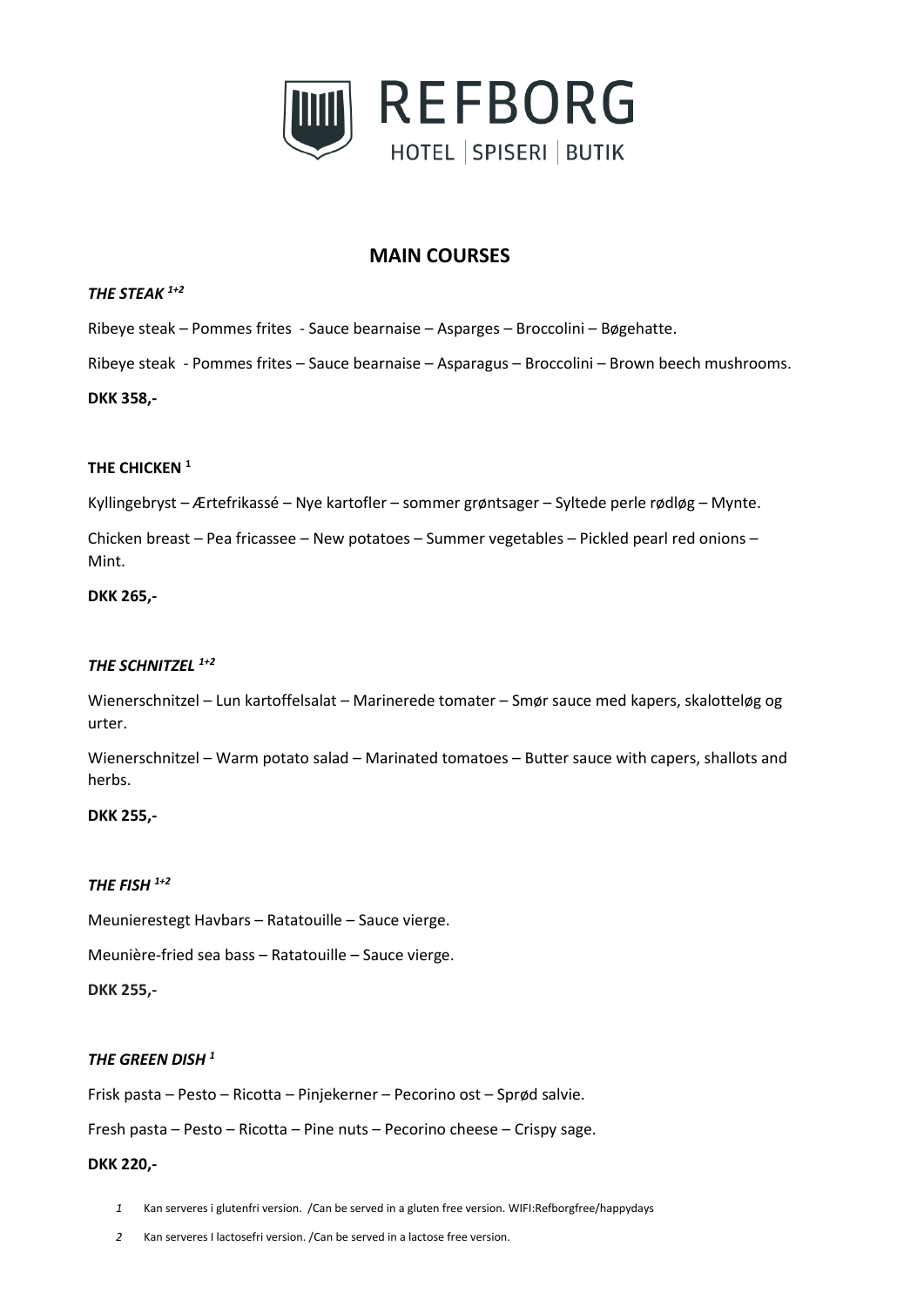

# **DESSERTS**

#### *THE STRAWBERRY <sup>1</sup>*

Infuserede jordbær – Hvid chokolade cream – Citronmelisse marengs – Hyldeblomst gel – Jordbær sorbet – Koldskåls siphon.

Infused strawberries – White chocolate cream – Lemon balm meringue – Elderflower gel – Strawberry sorbet – "Koldskål" siphon.

**DKK 125,-**

# *THE CITRUS SALAD <sup>1</sup>*

Citrus salat – Olivenolie/honning sirup – Yogurt skum – Basilikum sorbet.

Citrus salad – Olive oil/honey syrup – Yogurt foam – Basil sorbet.

**DKK 115,-**

*1* Kan serveres i glutenfri version. /Can be served in a gluten free version. WIFI:Refborgfree/happydays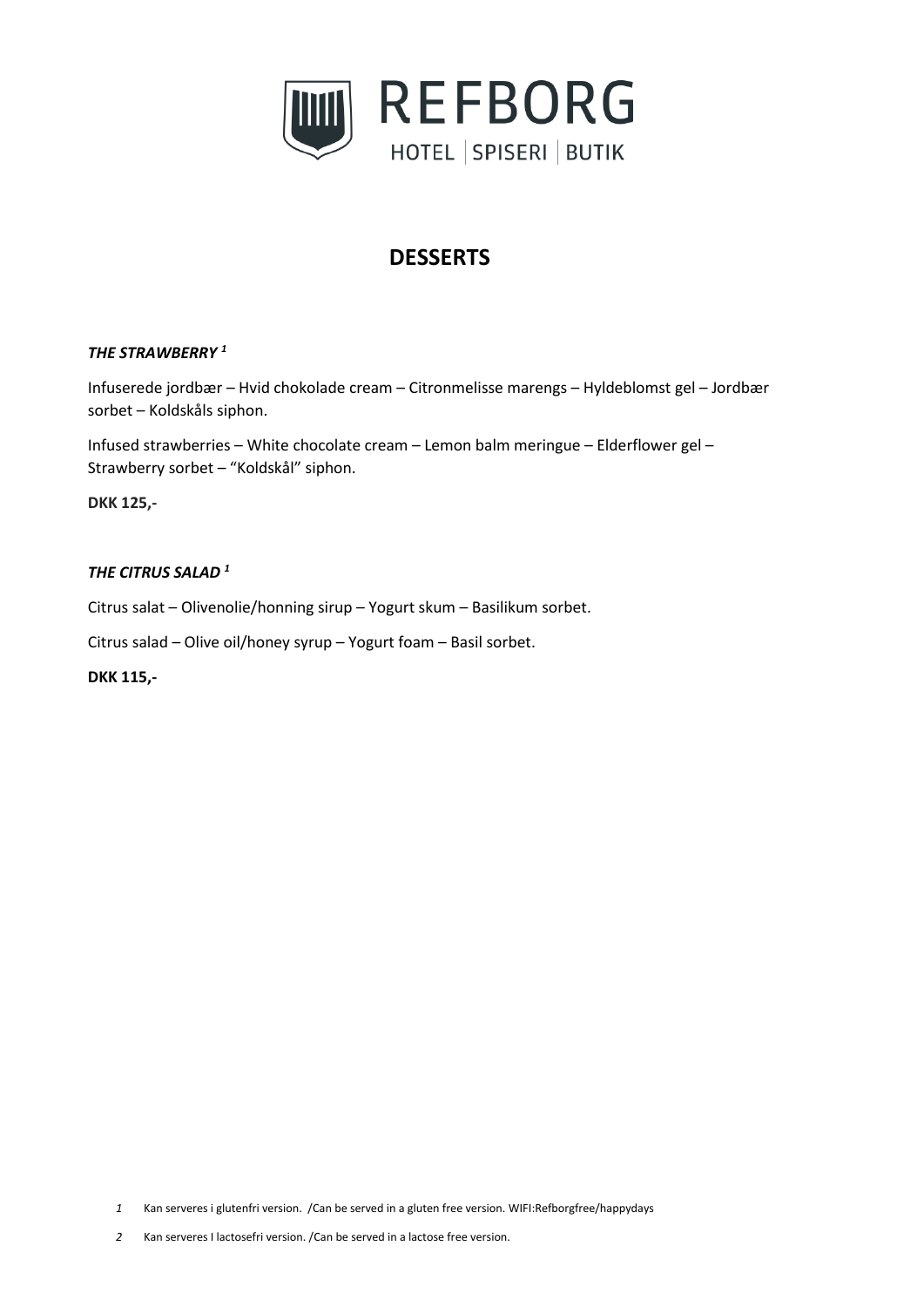

# **COFFEE AND CHOCOLATE**

# *SUMMERBIRD PETIT FOURS <sup>1</sup>* **Økologisk/Organic**

Chokolade petit fours fra SUMMERBIRD. (Vi synes det er den bedste chokolade i Danmark) Chocolate petit fours from SUMMERBIRD. (We think it is the best chocolate in Denmark) **DKK 48,-**

# *SUMMERBIRD CREAM PUFFS <sup>1</sup>*

Summerbird flødeboller. Vælg mellem 1 stor eller 2 små.

Summerbird cream puffs. Choose between 1 big or 2 small.

**DKK 38,-**

| Kaffe / Coffee (Arabica from Peru and Honduras, organic & Fairtrade). | $35 -$ |
|-----------------------------------------------------------------------|--------|
| Espresso.                                                             | $30 -$ |
| Espresso, double.                                                     | $35,-$ |
| Café Americano (Double espresso and hot water).                       | $35 -$ |
| Cortado (Espresso and steamed milk).                                  | $35 -$ |
| Espresso Macchiato (Espresso and steamed/foamed milk).                | $35 -$ |
| Café Latte (Espresso and steamed milk).                               | $48,-$ |
| Cappucino (Double espresso and foamed milk).                          | 45,-   |
| DeCaf, organic.                                                       | $35,-$ |
| Te / Tea (Choose among a variety of organic tea).                     | $35,-$ |
| Varm chokolade/ Hot chocolate.                                        | $58,-$ |
|                                                                       |        |

Irish Coffee (Coffee, 3 cl Irish Whiskey, brown sugar, cream). 95,-

*1* Kan serveres i glutenfri version. /Can be served in a gluten free version. WIFI:Refborgfree/happydays

*2* Kan serveres I lactosefri version. /Can be served in a lactose free version.